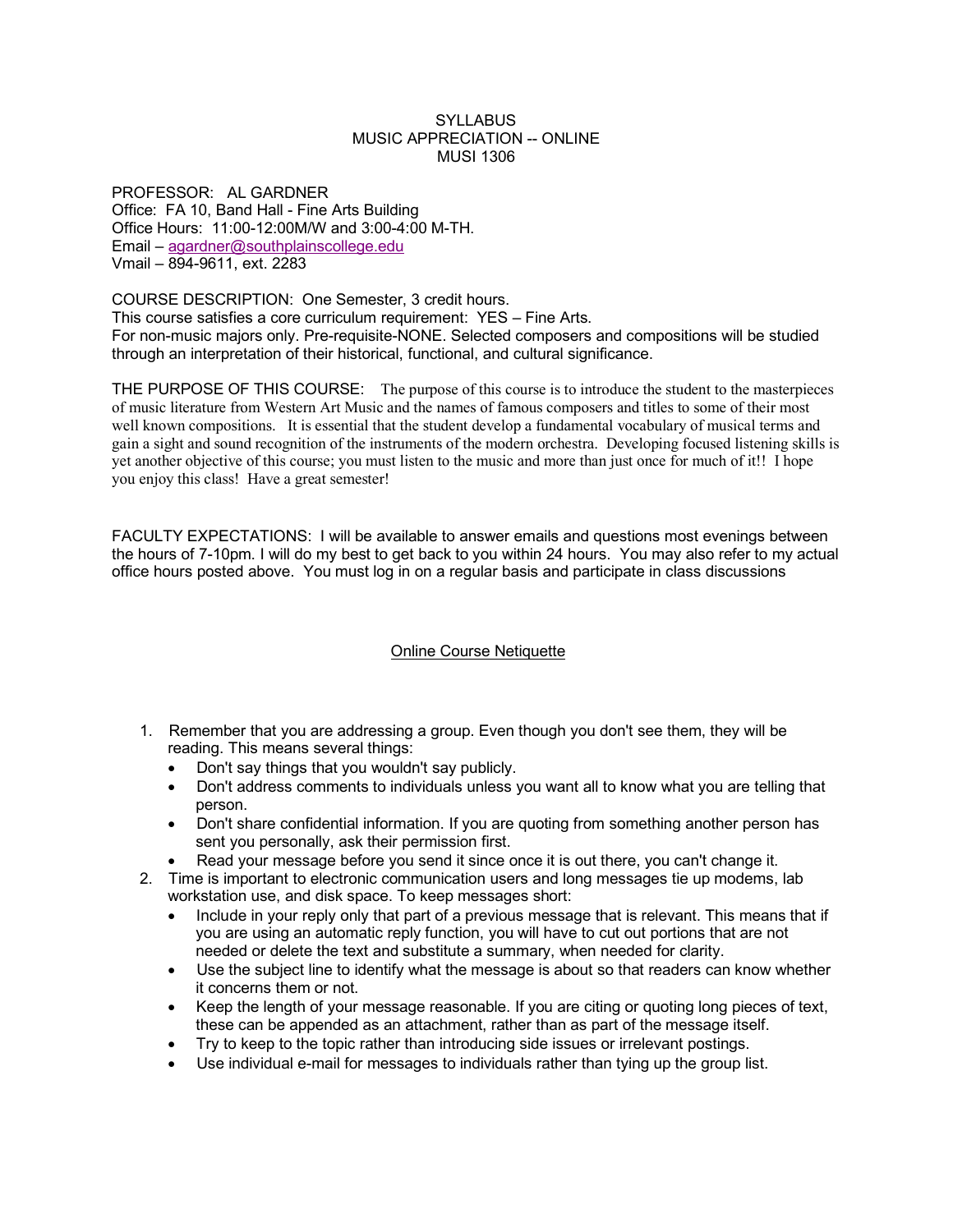- 3. Access your electronic mail regularly and read through all the messages that have been posted before you reply, avoiding responding to discussions that have become stale or taken another direction as well as not repeating a comment that someone else has already made.
- 4. Because electronic communication does not show smiles and frowns, (other than the graphic kind) or employ intonation, humor and sarcasm might be misunderstood. Use these carefully and employ good word choice so that your meaning comes through clearly.
- 5. Avoid sending unkind messages. Besides angering others and reflecting poorly on you, they may have the effect of shutting down discussion. When critical comments are called for, try to frame them constructively and tactfully.
- 6. Aim for clarity and readability in your text. Paragraph often, avoid using only capital letters, and stay away from character symbols and conventions that get in the way of visual comfort.
- 7. Although electronic communication can be very informal, try for good language usage so that your message comes through rather than your mistakes (many mail programs have spell checkers). Avoid correcting other people's language, however. Try to be clear, indicating what you are talking about fully instead of presuming that others know which message you are responding to, what book you are referring to, and the like.

## COURSE WEBSITES/SIGN-ONS

This course makes use of ONE website; the Blackboard website specific to MUSI 1306 for FALL 2020. *I very strongly urge you to buy the EBOOK directly from W. W. Norton. It is only \$49.95 and gives you total access!! You can gain TOTAL ACCESS IN ONE OF THREE WAYS: Buy a new textbook which will come with an access code; buy a used textbook where you will have to purchase an access code, or buy the EBOOK for \$49.95. Once you acquire your access code, you will register at* https://digital.wwnorton.com/ENJMUSIC4ESS *and you will provide your email and a password. After you register, you can access everything from the Blackboard page, including the EBOOK, PLAYLIST, and TUTORIALS links.*

Use of the MUSI 1306 Blackboard site, SPC

This course site will become available no later than 7 am on Monday, August 24th and will close at 11:00 pm on Sunday, December 6th, 2020. At this site, you will find the following materials for the course:

- 1. Course syllabus for MUSI 1306 Music Appreciation
- 2. Course Materials
- 3. Announcements
- 4. DIGITAL LANDING PAGE which includes the EBOOK, PLAYLIST, and TUTORIALS.
- a. EBOOK: the entire textbook made available electronically.
- b. PLAYLISTS: recordings of all musical examples presented in the textbook.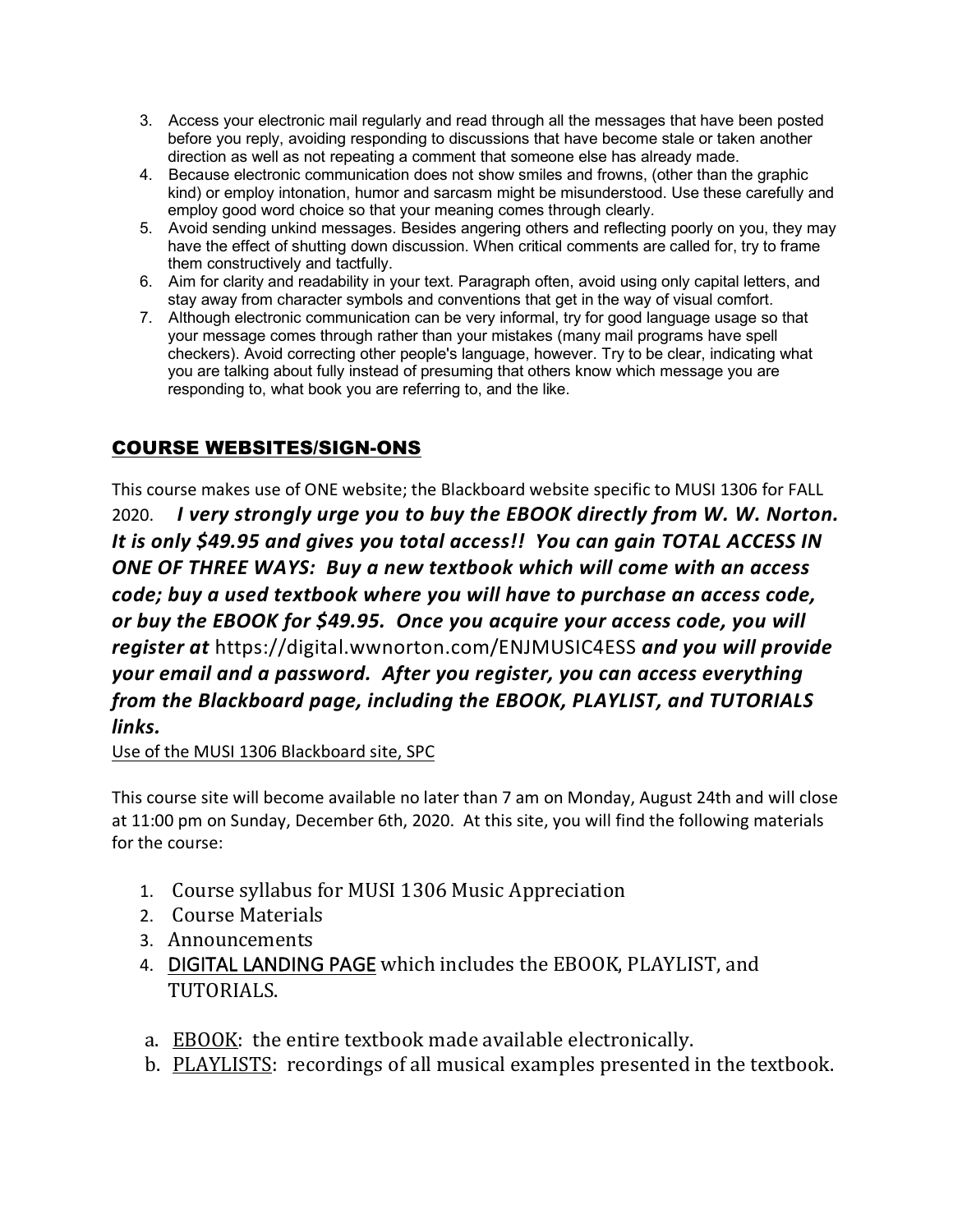- c. TUTORIALS: Helpful resources to aid in mastery of the material presented in each chapter. Interactive listening guides for each chapter are found here.
- d. LISTENING QUIZZES: NOT counted as part of your grade, this will aid in mastery of material.
- e. CHAPTER QUIZZES: NOT counted as part of your grade. There will be **NO** Final Exam.

# HOW TO STUDY FOR THIS COURSE

Without meeting with the instructor on a regular basis some students find it hard to understand online course material. I will respond to your questions via email, phone, or we can set up a meeting in my office. Here are some suggestions about how to go about the course, based on successful students in past semesters.

First, **DO NOT** wait to start the class. There is quite a bit of reading as well as listening to music in this class and many of the recordings take 10-20 minutes just to listen to once.

Try to cover one Part/Unit about every 2  $\frac{1}{2}$  weeks for the Fall and Spring semesters; 5-6 days for the Summer terms. That's just about what we would do if we were meeting in class.

Maybe you should try something like this, in this order:

- 1. Read the chapter. Don't listen to any of the music yet. Just read the chapter. Even though the book asks you to 'First, Listen' at the beginning of the chapter, it will save you time to read the chapter first and then go to the end of the chapter and access "What to Listen for'.
- 2. Now, go back and listen to the music. This will take following along in the EBOOK Listening Guides while you are listening AND YOU CAN DO BOTH SIMULTANEOUSLY! There is also a helpful tool called **'What to Listen For'** that you will find VERY helpful! **Begin with this first**, even though it comes at the end of the chapter, because it points out the essential elements of what to listen for in each musical example.
- 3. At this point, you may want to review the Flashcards. They are pretty good for highlighting important terms.
- 4. You may want to take the Chapter Listening Quizzes. I will not count these grades.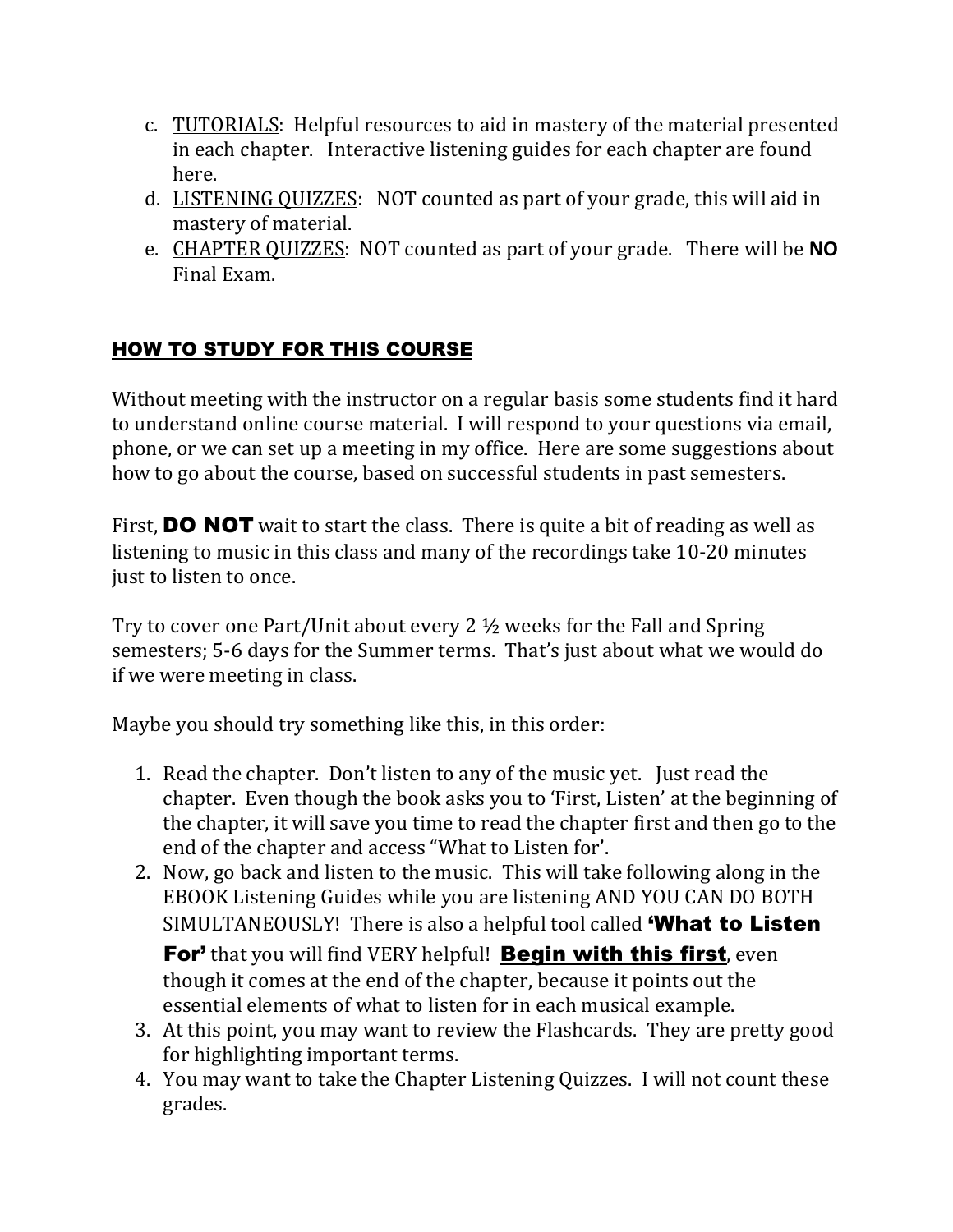5. You may want to take the Chapter Reading Quizzes. I will not count these grades. Both the Listening and Reading Quizzes are found on the **DIGITAL LANDING PAGE under InQuizitive.** 

# TEXTBOOK: The Enjoyment of Music, Essential Listening Edition

## LEARNING OUTCOMES (GOALS AND OBJECTIVES)

- The student shall demonstrate a knowledge of essential musical terminology.
- The student will distinguish between the major style periods of Western Art music including the Renaissance, Baroque, Classical, Romantic, and 20<sup>th</sup> Century.
- The student will identify with correct pronunciation the names of major composers from each style period and the titles to some of their significant compositions.
- The student shall be able to distinguish the various musical forms.
- The student will be familiar with the instruments of the modern orchestra and possess a sight and sound recognition of those instruments.
- The student will develop focused listening skills and be able to distinguish between Major and Minor Modes.
- The student shall articulate the significance of music as an art form within historical, cultural, and social contexts.
- Critically evaluate the influence of social, political, technological, and/or cultural ideas on music..

### LEARNING MODULES

This course is divided into 6 Parts, and each Part contains various chapters of the textbook. All of the Parts will be accessible from the Course Materials tab. There is a TUTORIAL as well as a 'What to Listen For' listening Guide for each chapter and I very strongly urge you to use these resources.

GENERAL OUTLINE OF THE COURSE:

- Part 1: Fundamentals/Materials of Music, chapters 1-12
- Part 2: The Middle Ages and Renaissance, chapters 13-17
- Part 3: The Baroque Era, chapters 18-24
- Part 4: Eighteenth-Century Classicism, chapters 25-32
- Part 5: The Nineteenth Century, chapters 33-45
- Part 6: Twentieth-Century Modernism, chapters 46-51

### GRADING:

Grading will be based on the results of ALL 6 PART TESTS and may also include participation of discussions from the text and listening examples. There will be one discussion per Part. Failure to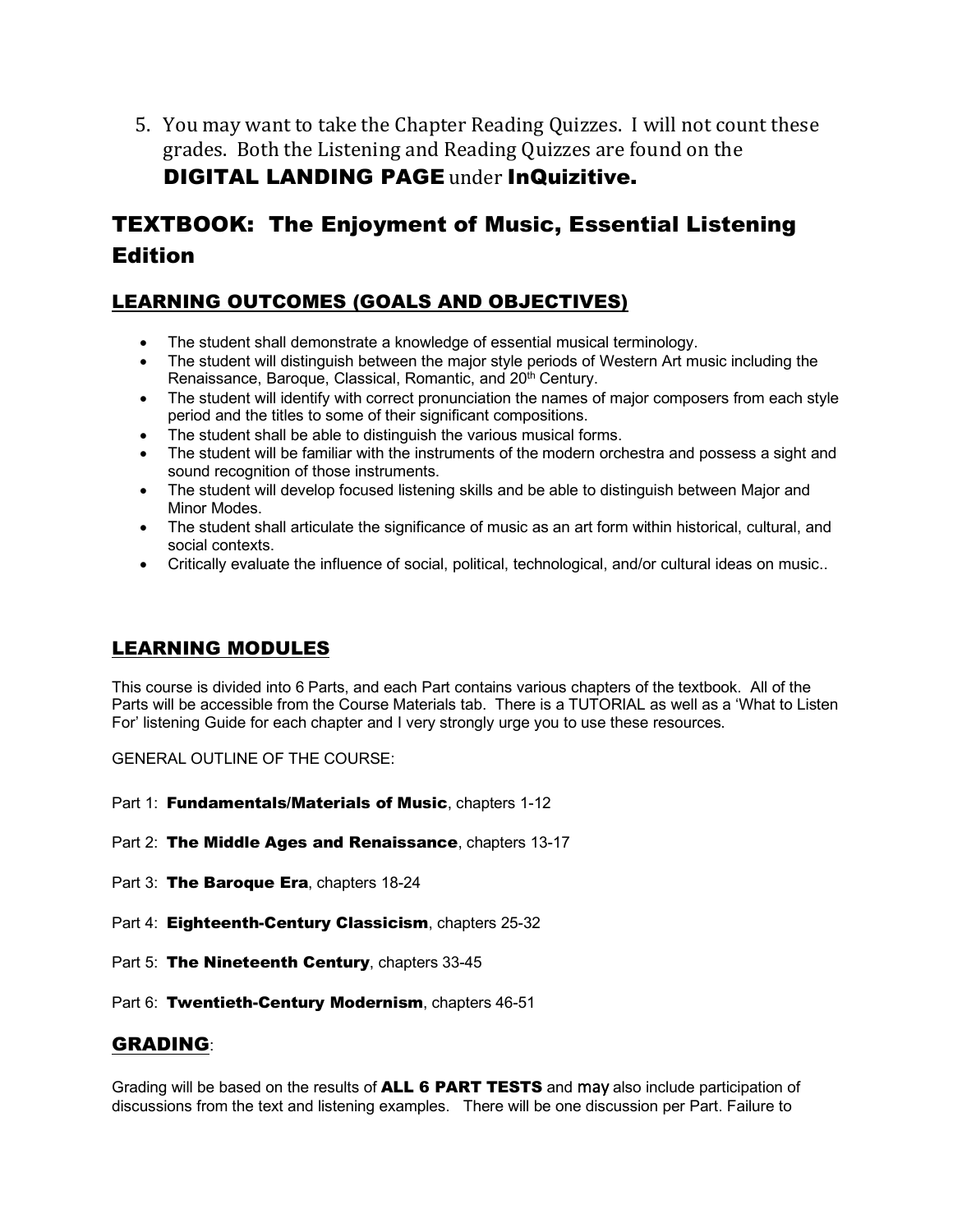complete the 6 discussions will result in a 5% deduction of your overall grade. There will be NO Final Exam.

GRADING SCALE:

- A: 90-100
- B: 80-89
- C: 70-79
- D: 60-69
- F: 59 and below

### DISCUSSION BOARD

Please don't forget your discussion questions for each Unit. You are only required to answer ONE discussion per Unit. **I do expect proper grammar; correct spelling; complete sentences;** and above all, **more than just a one or two sentence response** to the discussion question so please take some time and think your answer through before you compose it, ok??

#### TECHNICAL REQUIREMENTS

In order to view multimedia elements and documents, you will need specific plug- ins. These are the ones needed to view specific files in this course:

- Windows Media Player
- Quick Time Player (Mac)
- Acrobat Reader

### TECHNICAL SUPPORT

Windows URL: Windows.microsoft.com/en-us/windows/windows-media-player

Apple URL: www.apple.com/accessibility

Acrobat URL: www.adobe.com/accessibility/products/acrobat.html

Balckboard URL: https://en-us.help.blackboard.com/Learn/9.1

Blackboard Technical support is available to all students enrolled in Internet-based courses. The first place to go for help is your course instructor. He or she will be able to answer any questions you have about the content of the course, assignment due dates, quiz dates, etc.; however, for technical assistance please see the AskSPC link within MySPC. If you do not find your solution, submit a ticket for assistance through AskSPC.

You can learn more by logging into MySPC, click on "My Academic Services" and visit the Distance Education link. You will find various tutorials, the READI assessment, and other helpful tools.

In addition, support hours are Monday through Friday, 8:00 a.m. - 4:00 p.m. Student support is available by e-mailing blackboard@southplainscollege.edu or calling (806) 716-2180. When e-mailing a request for help, include your full name, course(s) enrolled in, name of instructor(s) and a phone number where you can be reached.